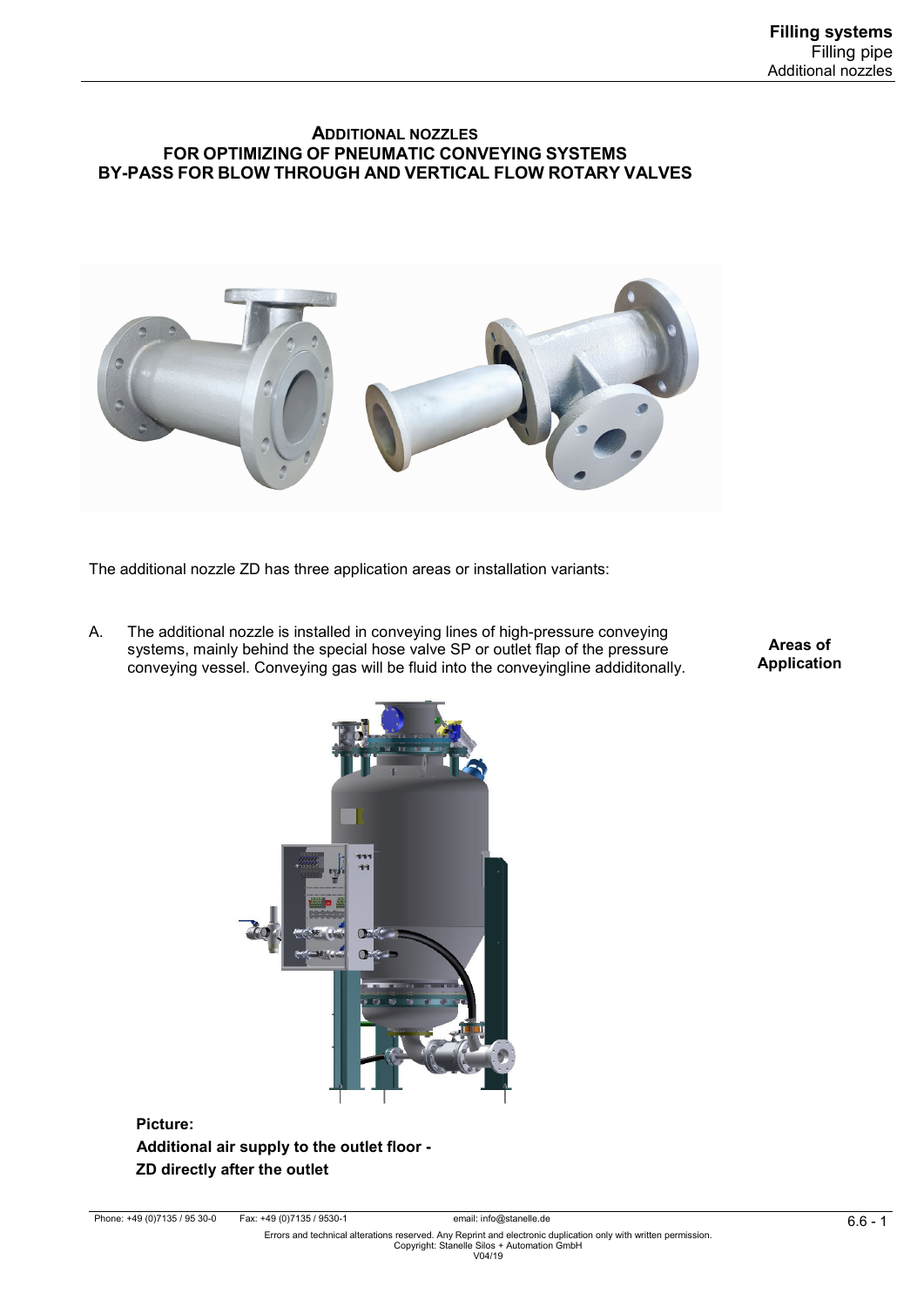B. The additional nozzle is installed in the conveying line - often in the middle or at the beginning of the entire section - in order to optimise long conveying lines with auxi liary air / conveying gas. In the case of long conveying distances, segregation of solids and conveying gas often occurs during dense phase / plug conveying. A partial quantity of conveying gas is introduced via the auxiliary nozzle to compen sate for the gas shortage. A special delivery line additional nozzle insert is used here to prevent the material flow or the delivery rate from being affected by the standard to tie up the auxiliary nozzle insert.





**Areas of Application** 

 **Picture: Picture:**  Additional air supply Application - Additional air Filling line contained and **Additional air Filling Index**<br>The centre of the line **ZD directly at the supply point** 

 C. The additional nozzle is used to reduce the leakage air at a cellular wheel vertical fall or blow-through airlock (injector principle) Bypass solution.



 **Picture: Bypass application - ZD at the end of the feeding shoe**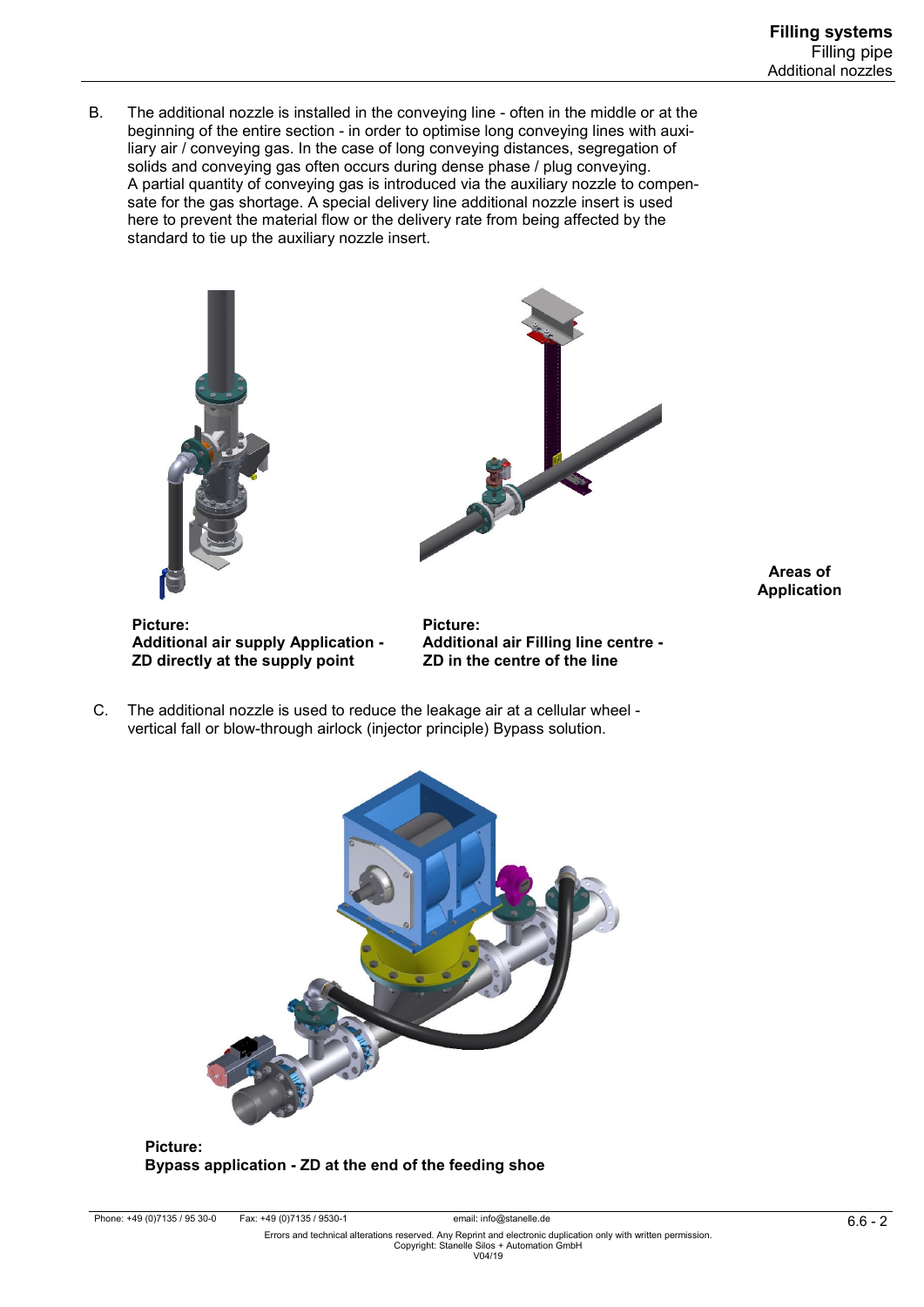#### **Details / Design**

**Finish** 

The dust-gas mixture is varied by changing the orifice insert.

- $\triangleright$  The additional nozzle ZD consists of the nozzle housing, the orifice insert including a seal for the nozzle insert.
- $\triangleright$  The insert can be drilled up to a specified diameter as required or a special cylindrical insert is available for filling lines.
- $\triangleright$  Due to the tangential arrangement of the air nozzle, the air inlet is largely vortexfree.
- Case: Grey cast iron EN-GJL-200 or Version DN 80 in spheroidal cast iron EN-GJS-400-15 or as welded steel or stainless steel construction
- $\triangleright$  Rust removal: SA 2,5
- Primer: 2K; 40µm
- Top coat: 2K; RAL 9006; 40µm
- Shut-off cone: EN-GJL-200, welded steel or stainless steel construction
- > Inner cone: not painted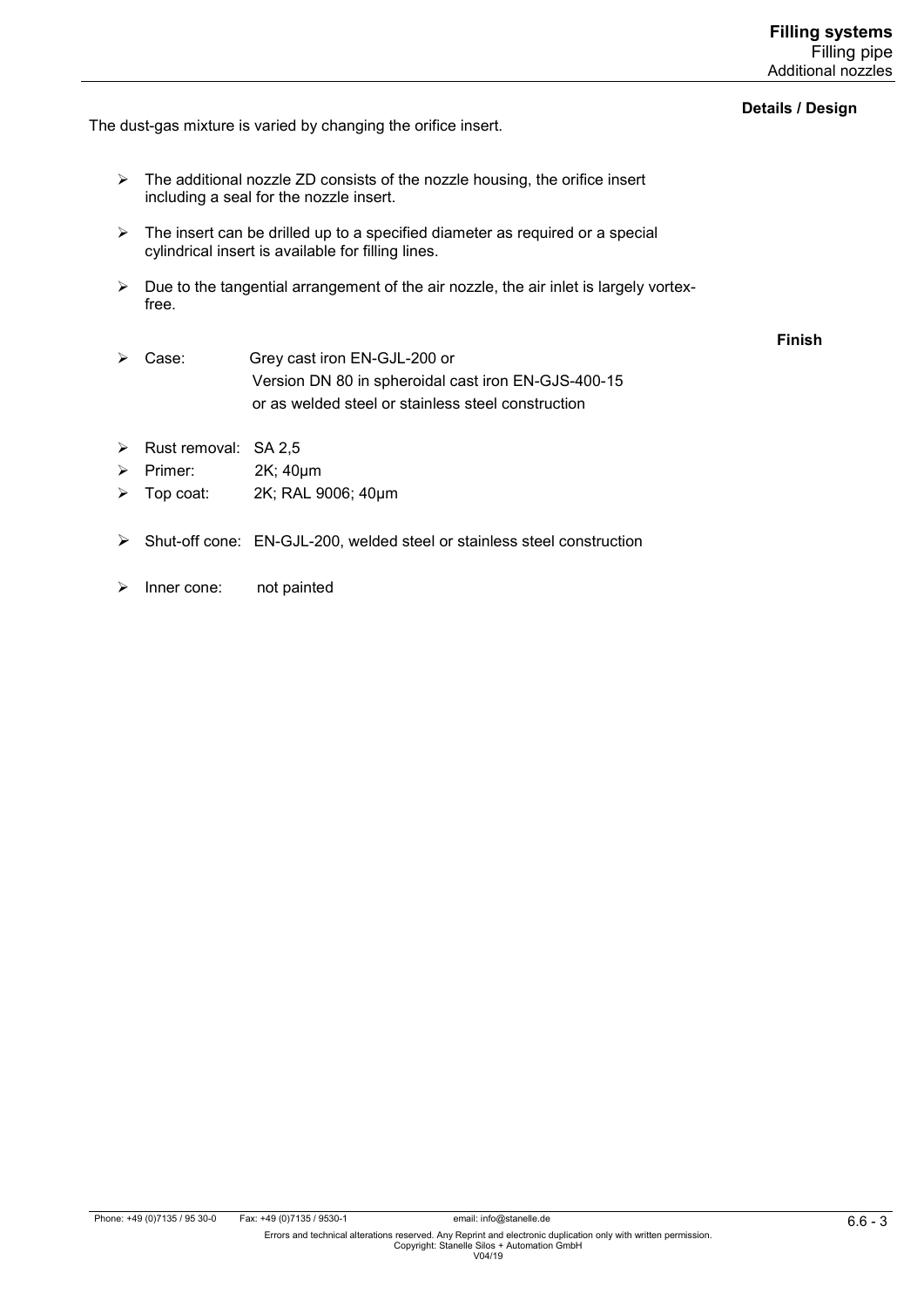## **Dimension table additional nozzle**

| DN <sub>1</sub> | A   | B   | $\mathbf{C}$ | D1  | D <sub>2</sub> | dd1                     | d2                        | d3                      | E   |
|-----------------|-----|-----|--------------|-----|----------------|-------------------------|---------------------------|-------------------------|-----|
| 50              | 65  | 115 | 30           | 165 | 115            | $4 \times M$ 16         | $4 \times \varnothing 18$ | $4 \times 12$ 14        | 96  |
| 65              | 85  | 125 | 42,5         | 185 | 165            | $4 \times M$ 16         | $4 \times \emptyset$ 18   | $4 \times 218$          | 120 |
| 80              | 85  | 130 | 42,5         | 200 | 165            | $8 \times M$ 16         | $8 \times \varnothing$ 18 | $4 \times 218$          | 130 |
| $\mathbf 0$     | 75  | 150 | 55           | 220 | 165            | $8 \times \emptyset$ 18 | $8 \times \emptyset$ 18   | $4 \times \emptyset$ 18 | 145 |
| 125             | 75  | 170 | 68           | 250 | 165            | $8 \times M$ 16         | $8 \times \varnothing$ 18 | $4 \times 218$          | 185 |
| 150             | 100 | 190 | 75           | 285 | 185            | $8 \times \emptyset$ 23 | $8 \times \emptyset$ 23   | $4 \times 218$          | 210 |
| 200             | 125 | 200 | 100          | 340 | 200            | 8 x Ø 23                | 8 x Ø 23                  | 8 x Ø 18                | 250 |

| K1  | K <sub>2</sub> | DN <sub>2</sub> | DN <sub>3</sub> | L1  | L2  | S <sub>1</sub> | <b>S2</b> |
|-----|----------------|-----------------|-----------------|-----|-----|----------------|-----------|
| 125 | 85             | 37              | 25              | 200 | 195 | 18             | 16        |
| 145 | 125            | 45              | 50              | 250 | 245 | 18             | 16        |
| 160 | 125            | 50              | 50              | 300 | 295 | 22             | 18        |
| 180 | 125            | 50              | 50              | 300 | 295 | 22             | 18        |
| 210 | 125            | 90              | 50              | 300 | 295 | 22             | 18        |
| 240 | 145            | 100             | 65              | 300 | 295 | 22             | 18        |
| 295 | 160            | 125             | 80              | 400 | 397 | 24             | 18        |





## **Technical data additional nozzle**

|           | N <sub>50</sub>              | DN 65 <sup>\</sup> | <b>DN 80</b> | <b>DN 100</b> | <b>DN 125</b> | <b>DN 150</b> | <b>DN 200</b> |
|-----------|------------------------------|--------------------|--------------|---------------|---------------|---------------|---------------|
| Weight kg | $\overline{a}$<br>. <u>.</u> | ንበ<br>∠∪           | o r<br>∠     | ົ<br>ັ        | 38            | r r<br>ັ      | 80            |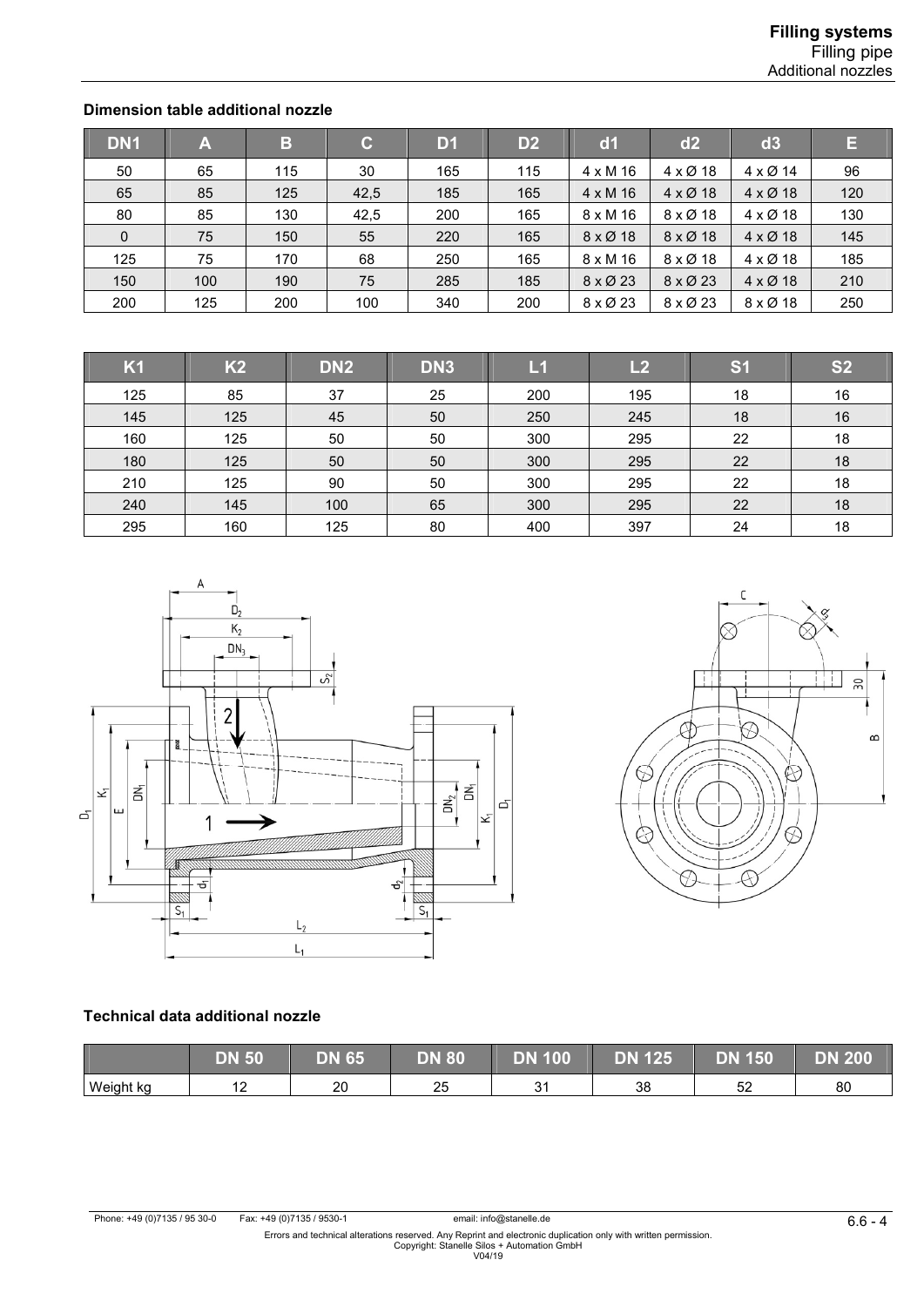## **Additional nozzle with standard insert directly at the high-pressure conveying system**

|               | Article number |  |
|---------------|----------------|--|
| <b>DN 50</b>  | 707 10 001     |  |
| DN 65         | 707 10 002     |  |
| <b>DN 80</b>  | 722 10 003     |  |
| <b>DN 100</b> | 707 10 004     |  |
| <b>DN 125</b> | 707 10 005     |  |
| <b>DN 150</b> | 707 10 006     |  |
| <b>DN 200</b> | 707 10 016     |  |

## **Additional nozzle with filling line insert for pipelines and directly after the rotary valve**

|               | Article number |  |
|---------------|----------------|--|
| <b>DN 50</b>  | 707 10 007     |  |
| DN 65         | 707 10 008     |  |
| <b>DN 80</b>  | 722 10 009     |  |
| <b>DN 100</b> | 707 10 010     |  |
| <b>DN 125</b> | 707 10 011     |  |
| <b>DN 150</b> | 707 10 012     |  |
| <b>DN 200</b> | 707 10 017     |  |

#### **Spare parts**

### **Additional nozzle housing**

|               | <b>Article number</b> |  |
|---------------|-----------------------|--|
| <b>DN 50</b>  | 45-026-GG             |  |
| DN 65         | 45-007-GG             |  |
| <b>DN 80</b>  | 45-010-GGG            |  |
| <b>DN 100</b> | 45-001-GG             |  |
| <b>DN 125</b> | 45-013-GG             |  |
| <b>DN 150</b> | 45-042-GG             |  |
| <b>DN 200</b> | 45-031-S235           |  |